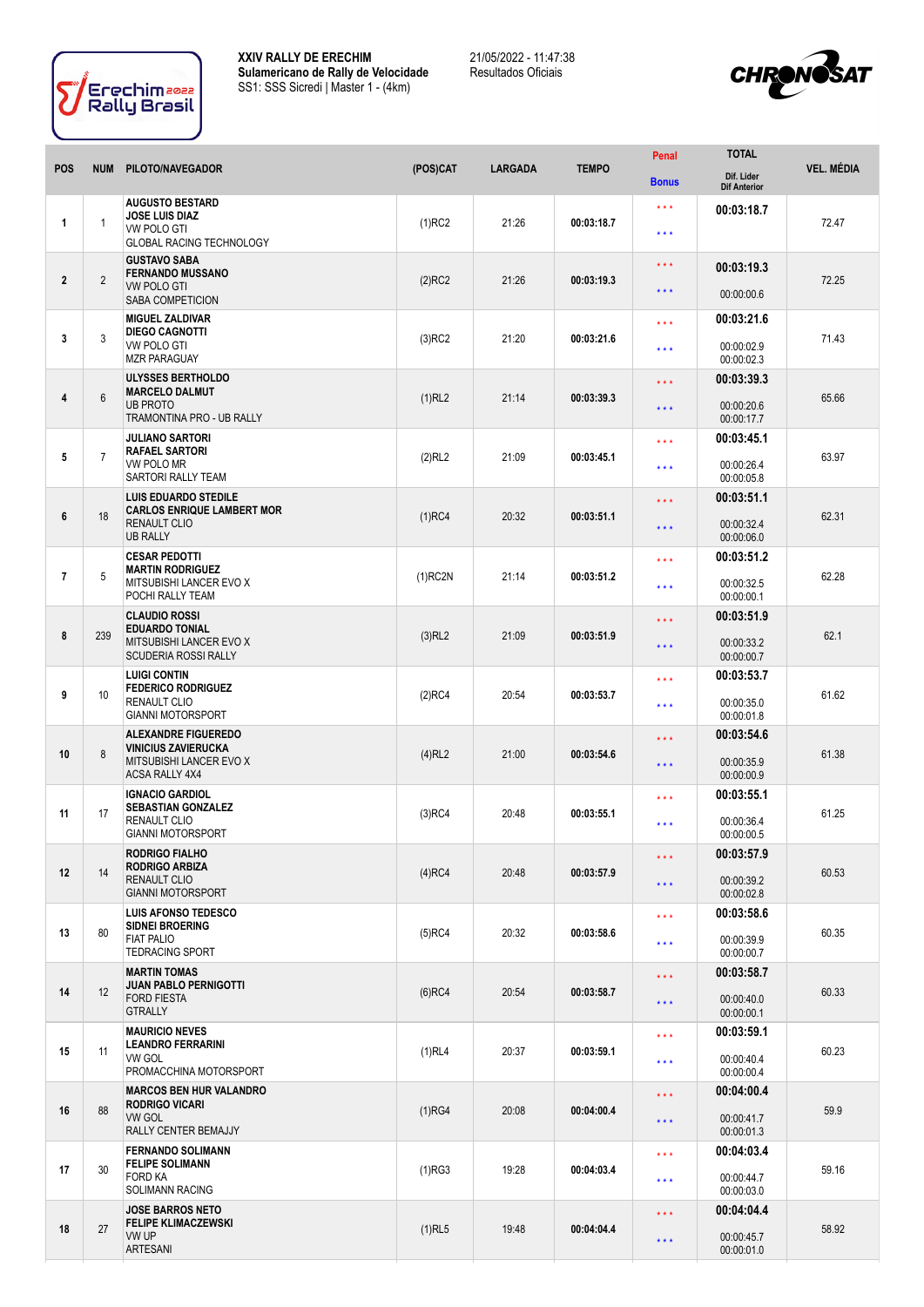| 19 | 16             | <b>RAUL MARCELO FAGUNDEZ</b><br><b>NESTOR ORTEGA</b><br>PEUGEOT 307<br>RAUL MARCELO FAGUNDEZ                                                                               | $(7)$ RC4                                                                          | 20:37 | $\star$ $\star$ $\star$<br>00:04:05.7<br>00:04:05.7<br>* * *<br>00:00:47.0<br>00:00:01.3 |                                                          |                                                      | 58.61 |
|----|----------------|----------------------------------------------------------------------------------------------------------------------------------------------------------------------------|------------------------------------------------------------------------------------|-------|------------------------------------------------------------------------------------------|----------------------------------------------------------|------------------------------------------------------|-------|
| 20 | 19             | <b>VICTOR CORREA</b><br><b>MAICOL SOUZA</b><br>PEUGEOT 207                                                                                                                 | $(2)$ RL5                                                                          | 20:02 | 00:04:06.3                                                                               | $\star$ $\star$ $\star$<br>$\star\star\star$             | 00:04:06.3<br>00:00:47.6                             | 58.47 |
| 21 | 34             | <b>UNIFENAS - RT1</b><br><b>ALAN CARDOSO</b><br><b>CASSIO NAVARINI</b><br><b>FIAT PALIO</b>                                                                                | (2)RG3                                                                             | 19:14 | 00:04:06.4                                                                               | $\star \star \star$<br>$\star \star \star$               | 00:00:00.6<br>00:04:06.4<br>00:00:47.7               | 58.44 |
| 22 | 38             | PANAMBI RALLY TEAM<br><b>EVANDRO CARBONERA</b><br><b>JEAN PAULO KLEIN</b><br>PEUGEOT 207<br><b>NOVA ITALIA RS RALLY</b>                                                    | $(3)$ RL5                                                                          | 19:55 | 00:04:06.5                                                                               | * * *<br>* * *                                           | 00:00:00.1<br>00:04:06.5<br>00:00:47.8<br>00:00:00.1 | 58.42 |
| 23 | $\overline{4}$ | <b>WILFRED KLASSEN</b><br>* * *<br><b>JUAN CABRERA</b><br>$(2)$ RC2N<br>21:20<br>00:04:07.3<br>MITSUBISHI LANCER EVO X<br>$\star \star \star$<br><b>TORRES COMPETICION</b> |                                                                                    |       | 00:04:07.3<br>00:00:48.6<br>00:00:00.8                                                   | 58.23                                                    |                                                      |       |
| 24 | 24             | <b>MAURICIO JAROZESKI</b><br>* * *<br><b>JOAO REMOR</b><br>20:08<br>(2)RG4<br>00:04:07.7<br><b>VW GOL</b><br>* * *<br>PANAMBI RALLY TEAM                                   |                                                                                    |       | 00:04:07.7<br>00:00:49.0<br>00:00:00.4                                                   | 58.13                                                    |                                                      |       |
| 25 | 71             | <b>LUCIANO FLECK</b><br><b>THIAGO OSTERNACK</b><br>VW UP<br>PROMACCHINA MOTORSPORT                                                                                         | $\star$ $\star$ $\star$<br>$(4)$ RL5<br>20:02<br>00:04:07.8<br>$\star \star \star$ |       |                                                                                          | 00:04:07.8<br>00:00:49.1<br>00:00:00.1                   | 58.11                                                |       |
| 26 | 217            | <b>RAFAEL CABELLO</b><br><b>RAFAEL KARPINSKI</b><br><b>VW GOL</b><br>AFA NO RALLY GAUCHO                                                                                   | * * *<br>$(1)$ RG5<br>19:42<br>00:04:14.3<br>$***$                                 |       |                                                                                          | 00:04:14.3<br>00:00:55.6<br>00:00:06.5                   | 56.63                                                |       |
| 27 | 21             | <b>VANDERLEI CARMINATTI</b><br>$\star \star \star$<br><b>MARCO MARINI</b><br>(2)RL4<br>20:26<br>00:04:14.6<br>CHEVROLET CELTA<br>$***$<br><b>RC RACING - PNEUBEST</b>      |                                                                                    |       | 00:04:14.6<br>00:00:55.9<br>00:00:00.3                                                   | 56.56                                                    |                                                      |       |
| 28 | 37             | <b>ELTON BORGES</b><br>EDIVAN FELIPE E<br><b>VW GOL</b><br><b>ACER RALLY</b>                                                                                               | (3)RG3                                                                             | 19:02 | 00:04:15.7                                                                               | 00:04:15.7<br>* * *<br>00:00:57.0<br>* * *<br>00:00:01.1 |                                                      | 56.32 |
| 29 | 69             | <b>CESAR VALANDRO</b><br><b>LUCIVANE BALENA</b><br><b>FIAT PALIO</b><br>RALLY CENTER BEMAJJY                                                                               | $\star \star \star$<br>19:35<br>(2)RG5<br>00:04:16.2<br>$\star \star \star$        |       |                                                                                          | 00:04:16.2<br>00:00:57.5<br>00:00:00.5                   | 56.21                                                |       |
| 30 | 22             | <b>WENDELL SIMIONI</b><br>$\star$ $\star$ $\star$<br><b>GILSON ROCHA</b><br>20:26<br>00:04:16.6<br>$(3)$ RL4<br>PEUGEOT 207<br>* * *<br>BRASCAL - CARAGGIO - LIMESTONE     |                                                                                    |       | 00:04:16.6<br>00:00:57.9<br>00:00:00.4                                                   | 56.12                                                    |                                                      |       |
| 31 | 95             | <b>LUCIANO CASSOL</b><br><b>MARLON ZILL</b><br><b>FIAT PUNTO</b><br><b>SCORPUS RALLY</b>                                                                                   | (4)RG3                                                                             | 19:02 | 00:04:17.4                                                                               | $\star$ $\star$ $\star$<br>$\star \star \star$           | 00:04:17.4<br>00:00:58.7<br>00:00:00.8               | 55.94 |
| 32 | 113            | <b>ANDRE ALLEGRETTI</b><br><b>RAMIRO AYALA</b><br><b>HONDA CIVIC</b><br><b>FAZENDA VO CAETANO</b>                                                                          | $(8)$ RC4                                                                          | 20:42 | 00:04:19.4                                                                               | $\star\star\star$<br>$\star \star \star$                 | 00:04:19.4<br>00:01:00.7<br>00:00:02.0               | 55.51 |
| 33 | 77             | <b>SANDRO MARCELO SUPTITZ</b><br><b>BRUNA GIARETTA</b><br>VW GOL<br>RALLY CASCAVEL                                                                                         | (3)RG4                                                                             | 20:14 | 00:04:20.2                                                                               | $\star$ $\star$ $\star$<br>$\star$ $\star$ $\star$       | 00:04:20.2<br>00:01:01.5<br>00:00:00.8               | 55.34 |
| 34 | 36             | <b>DIMITRI BRANDAO</b><br>RAFAEL DUARTE<br>PEUGEOT 206<br>ZERO SIX RALLY TEAM                                                                                              | (5)RG3                                                                             | 19:08 | 00:04:20.6                                                                               | * * *<br>$\star$ $\star$ $\star$                         | 00:04:20.6<br>00:01:01.9<br>00:00:00.4               | 55.26 |
| 35 | 29             | <b>RANGEL SEGATTI</b><br><b>LEANDRO PICOLI</b><br>CHEVROLET CELTA<br><b>OGRAM RACING</b>                                                                                   | $(3)$ RG5                                                                          | 19:28 | 00:04:21.5                                                                               | $\star$ $\star$ $\star$<br>$\star$ $\star$ $\star$       | 00:04:21.5<br>00:01:02.8<br>00:00:00.9               | 55.07 |
| 36 | 47             | <b>FELIPE KRINDGES</b><br><b>IGOR MARCANTI</b><br><b>VW GOL</b><br>AFA NO RALLY GAUCHO                                                                                     | (6)RG3                                                                             | 19:08 | 00:04:22.5                                                                               | $\star\star\star$<br>$\star$ $\star$ $\star$             | 00:04:22.5<br>00:01:03.8<br>00:00:01.0               | 54.86 |
| 37 | 15             | <b>CARLOS ALBERTO CATIVELLI</b><br>TOMAS GABRIEL ALVAREZ<br><b>VW GOL</b><br>CHIAVAZZA RALLY TEAM                                                                          | $(9)$ RC4                                                                          | 20:42 | 00:04:24.9                                                                               | $\star$ $\star$ $\star$<br>$\star$ $\star$ $\star$       | 00:04:24.9<br>00:01:06.2<br>00:00:02.4               | 54.36 |
| 38 | 35             | <b>JULIO ROMI</b><br><b>FRANCLI FUSINATTO</b><br>PEUGEOT 206<br>PROROMI MOTORSPORT   MAXXIS                                                                                | (7)RG3                                                                             | 19:14 | 00:04:27.3                                                                               | $\star\star\star$<br>$\star \star \star$                 | 00:04:27.3<br>00:01:08.6<br>00:00:02.4               | 53.87 |
| 39 | 20             | <b>CLAUDIO SARGINIESKI</b><br><b>MATEUS JOSE PERIN</b>                                                                                                                     | $(5)$ RL5                                                                          | 19:48 | 00:04:29.2                                                                               | $\star$ $\star$ $\star$                                  | 00:04:29.2                                           | 53.49 |